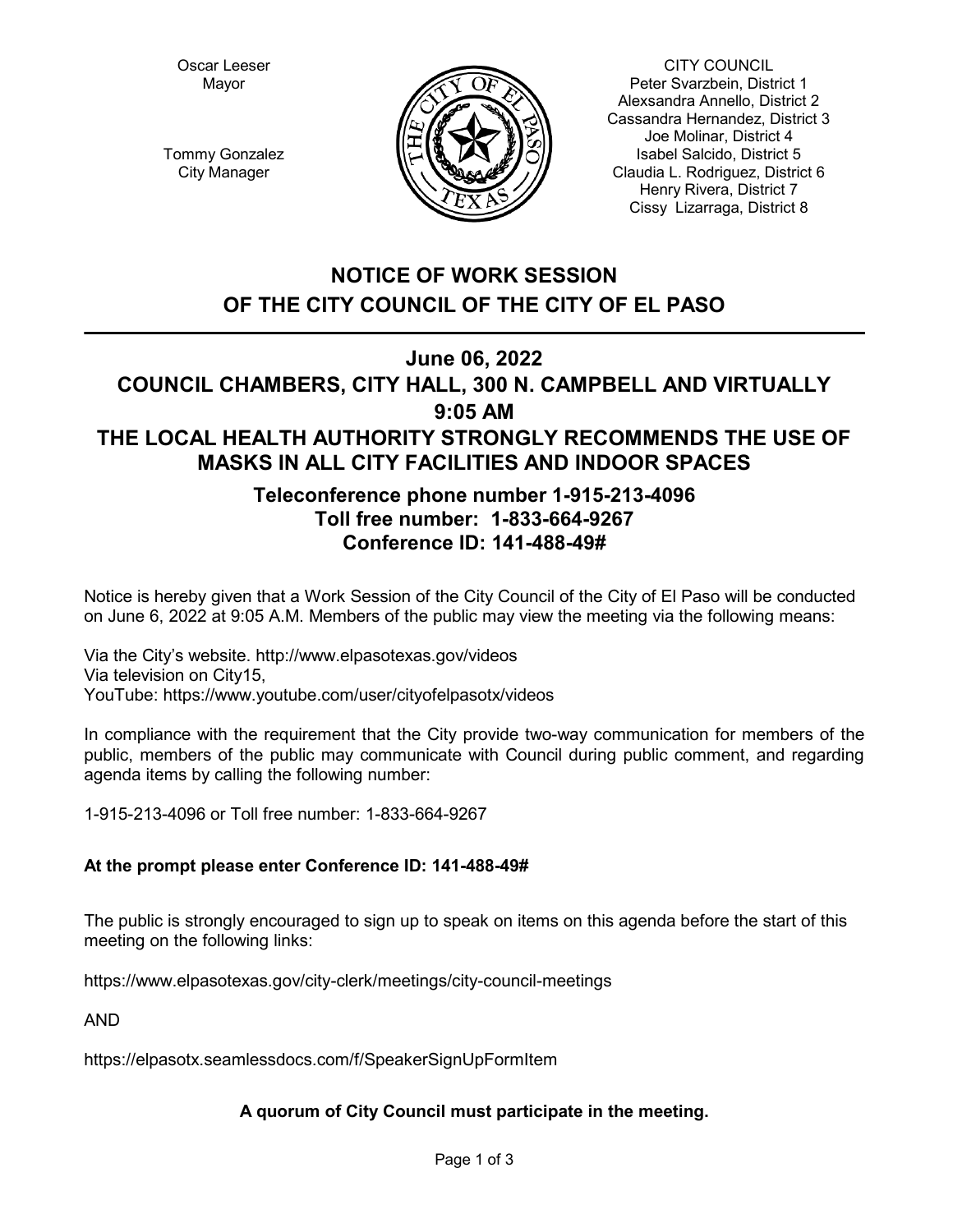## **AGENDA**

**1.** Presentation and discussion by the COVID-19 Response and Recovery Cross-Functional Team providing information on key activities, efforts, and processes.

**[22-698](http://elpasotexas.legistar.com/gateway.aspx?m=l&id=/matter.aspx?key=7161)**

**[22-701](http://elpasotexas.legistar.com/gateway.aspx?m=l&id=/matter.aspx?key=7164)**

- 1. Overview (Tommy Gonzalez)
- 2. City Attorney Overview (Karla Nieman)
- a) Greg Abbott, in his official capacity as Governor of Texas v. City of El Paso & Statewide Mask Mandate Litigation
- b) Additional Updates
- 3. Team Lead Report:
- a) Health Focus (Hector Ocaranza, M.D.)
- 4. City Manager Wrap-up (Tommy Gonzalez)

#### **All Districts**

City Manager's Office, Chief Mario D'Agostino, (915) 212-5605

### **EXECUTIVE SESSION**

The City Council of the City of El Paso may retire into EXECUTIVE SESSION pursuant to Section 3.5A of the El Paso City Charter and the Texas Government Code, Chapter 551, Subchapter D, to discuss any of the following: (The items listed below are matters of the sort routinely discussed in Executive Session, but the City Council of the City of El Paso may move to Executive Session any of the items on this agenda, consistent with the terms of the Open Meetings Act and the Rules of City Council.) The City Council will return to open session to take any final action and may also, at any time during the meeting, bring forward any of the following items for public discussion, as appropriate.

- Section 551.071 CONSULTATION WITH ATTORNEY
- Section 551.072 DELIBERATION REGARDING REAL PROPERTY
- Section 551.073 DELIBERATION REGARDING PROSPECTIVE GIFTS
- Section 551.074 PERSONNEL MATTERS
- Section 551.076 DELIBERATION REGARDING SECURITY DEVICES OR SECURITY AUDITS
- Section 551.087 DELIBERATION REGARDING ECONOMIC DEVELOPMENT NEGOTIATIONS
- Section 551.089 DELIBERATION REGARDING SECURITY DEVICES OR SECURITY AUDITS; CLOSED MEETING

#### **Goal 6: Set the Standard for Sound Governance and Fiscal Management**

#### **Discussion and action on the following:**

**EX1.** City Attorney and City Manager annual performance evaluations. Matter No. 21-1043-688 (551.071) (551.074)

City Attorney's Office, Kristen Hamilton-Karam, (915) 212-0033